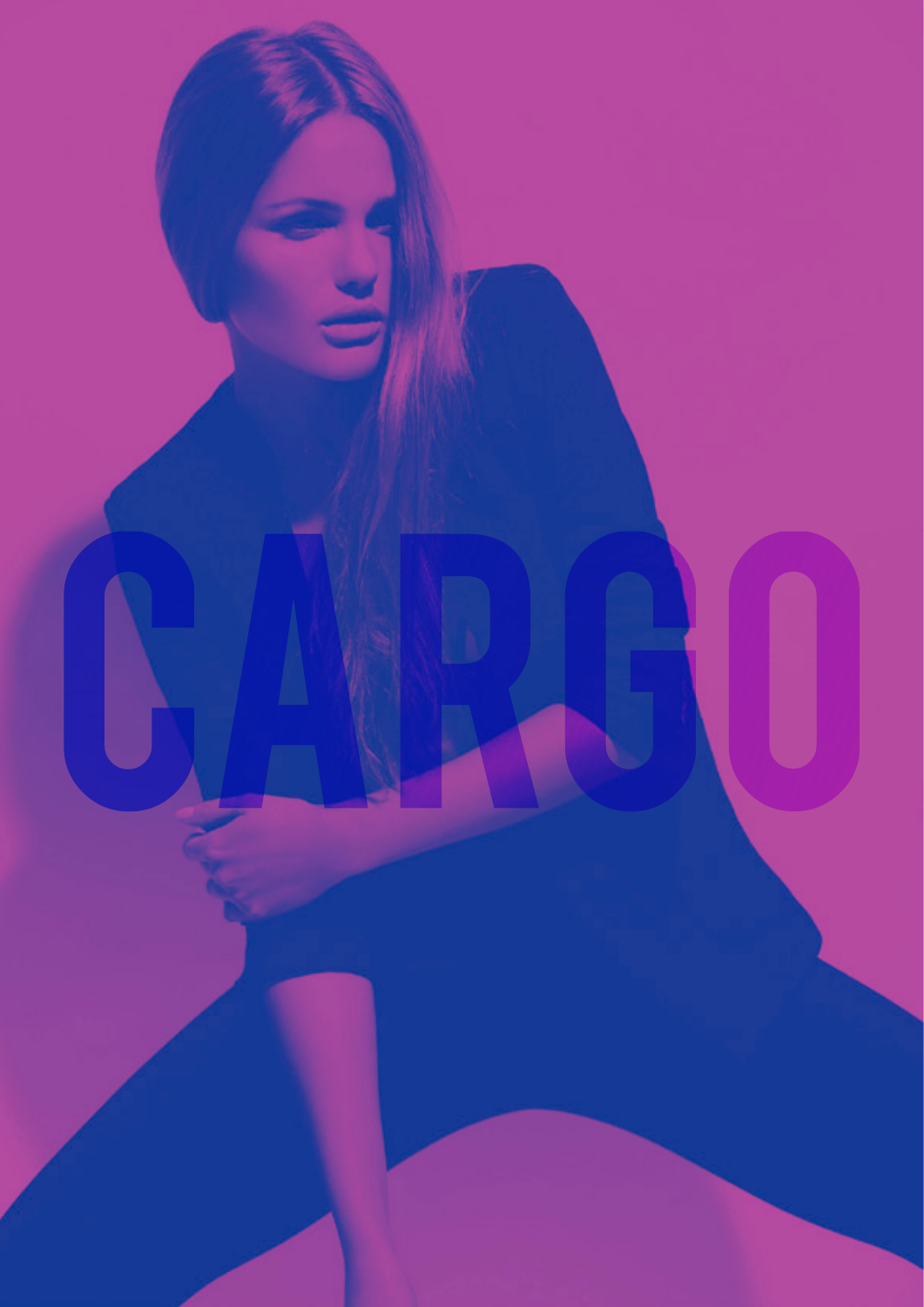# CARGO

If you have lived in Sydney for frankly any time at all, you should be familiar with King Street Wharf mainstay Cargo. With a funky metropolitan buzz and a palette of concrete, timber and pops of royal blue. Combined with its prime real estate overlooking Darling Harbour, Cargo is the perfect place to get your party started or keep it going!

> 52-60 The Promenade, Sydney NSW 2000 (02) 8322 2005

> > info@cargobar.com.au cargobar.com.au

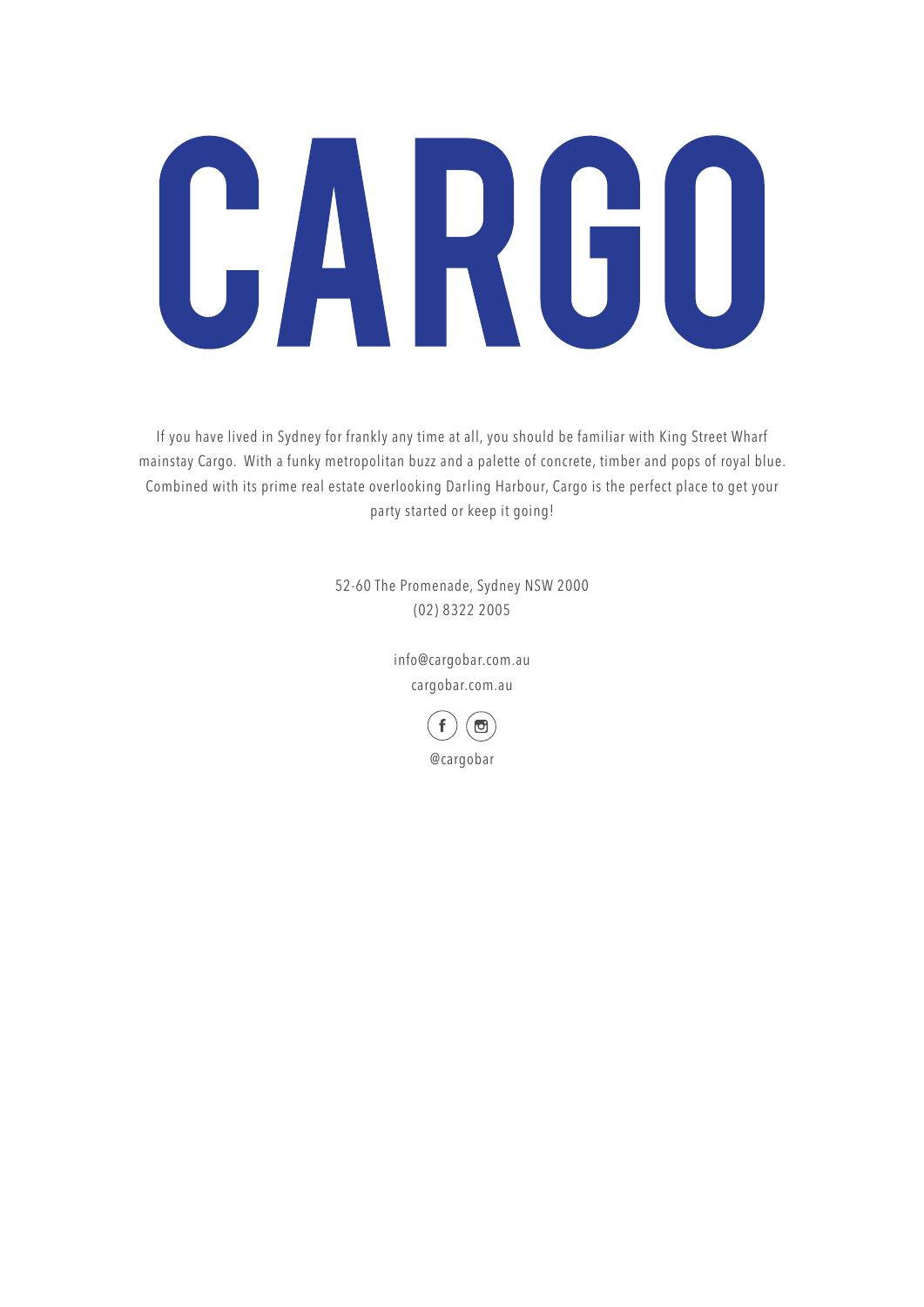

## DOWNSTAIRS EXCLUSIVE

Cocktail | Up to 850

Providing a great backdrop with spectacular views over Darling Harbour, Cargo downstairs can be exclusively yours for your next event. The large bar sits centrally with easy access from all points, and the spacious indoor and outdoor areas allow your guests to roam freely throughout the venue.



# **CAPTAIN'S LOUNGE**

Cocktail | Up to 50

The Captain's lounge is a semi-private space for intimate events suited perfectly for cocktail style functions which also offers a relaxed atmosphere with plenty of lounges and gives you a great over view of the venue as well as a quick access to the bar.



# BEER GARDEN SECTION

Cocktail | Up to 100

This flexible space can be roped off for your exclusive use depending on the size of your event. With views across the entire venue and King Street Wharf, your guests can enjoy a waterside experience within the lush greenery of this iconic space.



# COCKTAIL BAR

Cocktail | Up to 100

The cocktail bar is a great space that can be sectioned off for your event, give your guests the 'VIP' treatment. Guests can enjoy our iconic cocktail menu from our expert bartenders whilst relaxing on our comfortable high tops in an exclusive 'roped offer' atmosphere. Give your guests the cocktail experience.



# **UPSTAIRS EXCLUSIVE**

Cocktail | Up to 400

This flexible space provides iconic uninterrupted views across Darling Harbour, this space could be years for your next event! Get the best of both areas! The large cocktail bar lights up as the night progresses, think purples & blues to set the scene. This sizable bar can be easily accessible from all areas of the room. Enable your guests the ability to roam freely and rest on our comfy couches or high-tops insides or outside with the seaside views.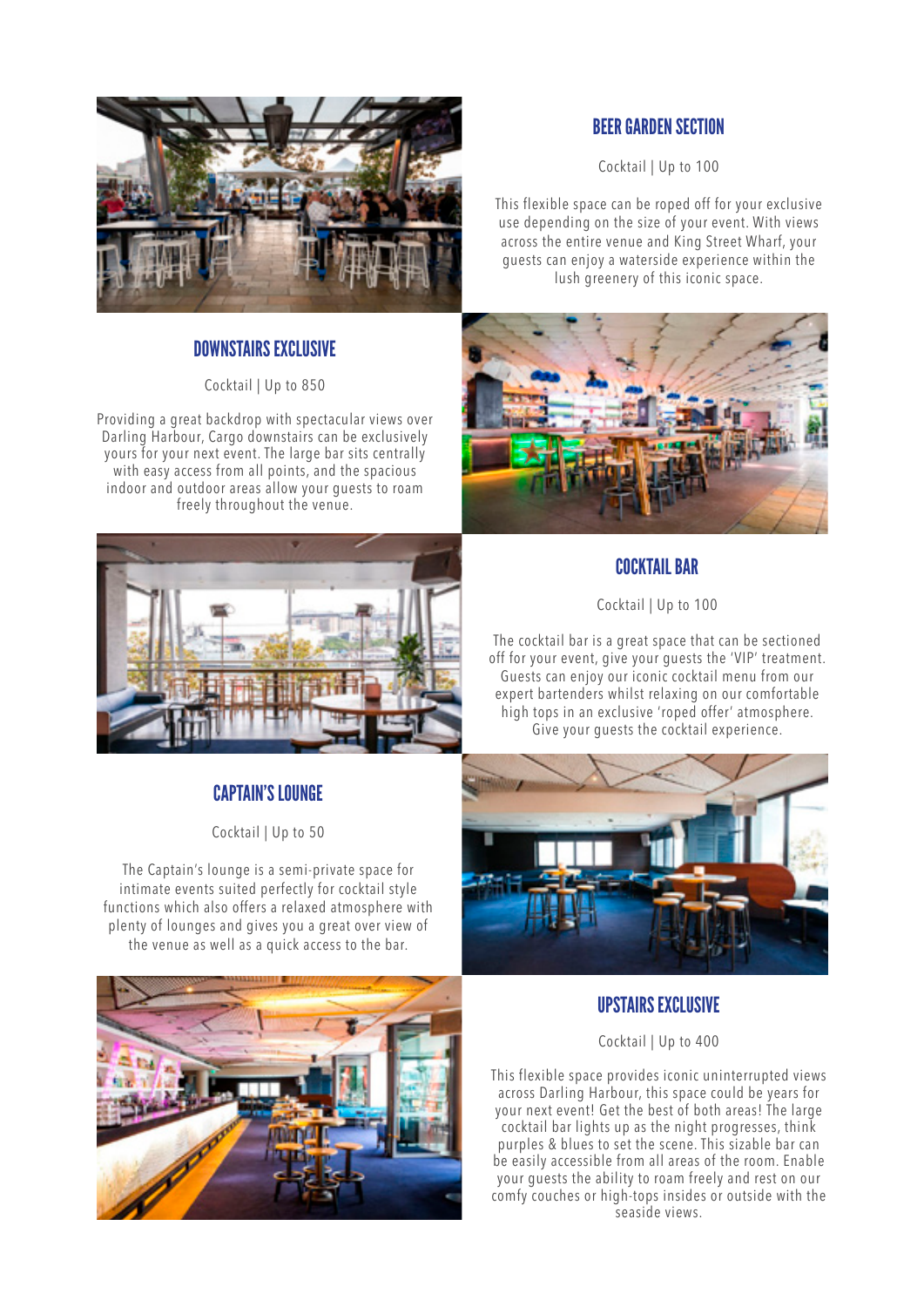

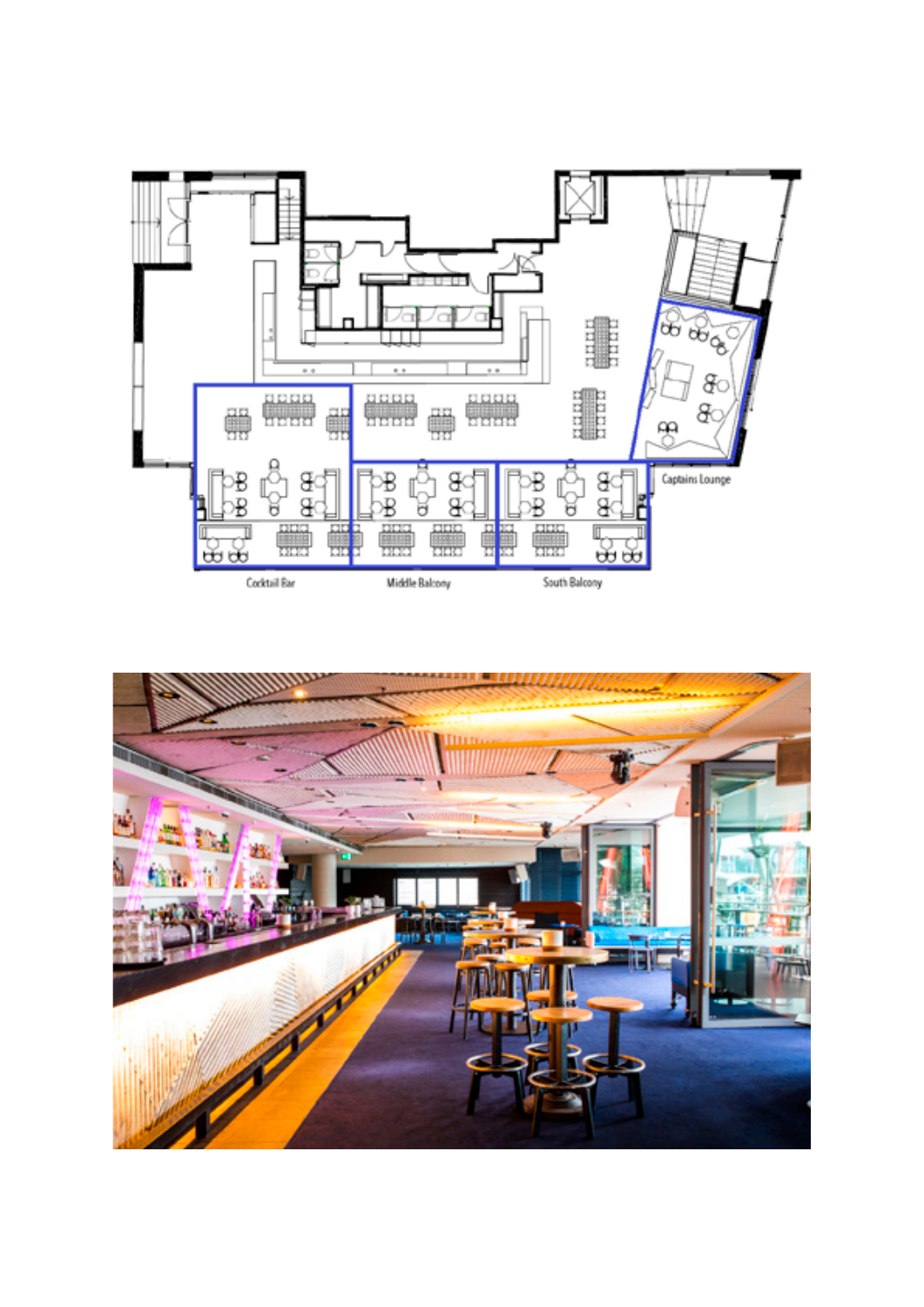

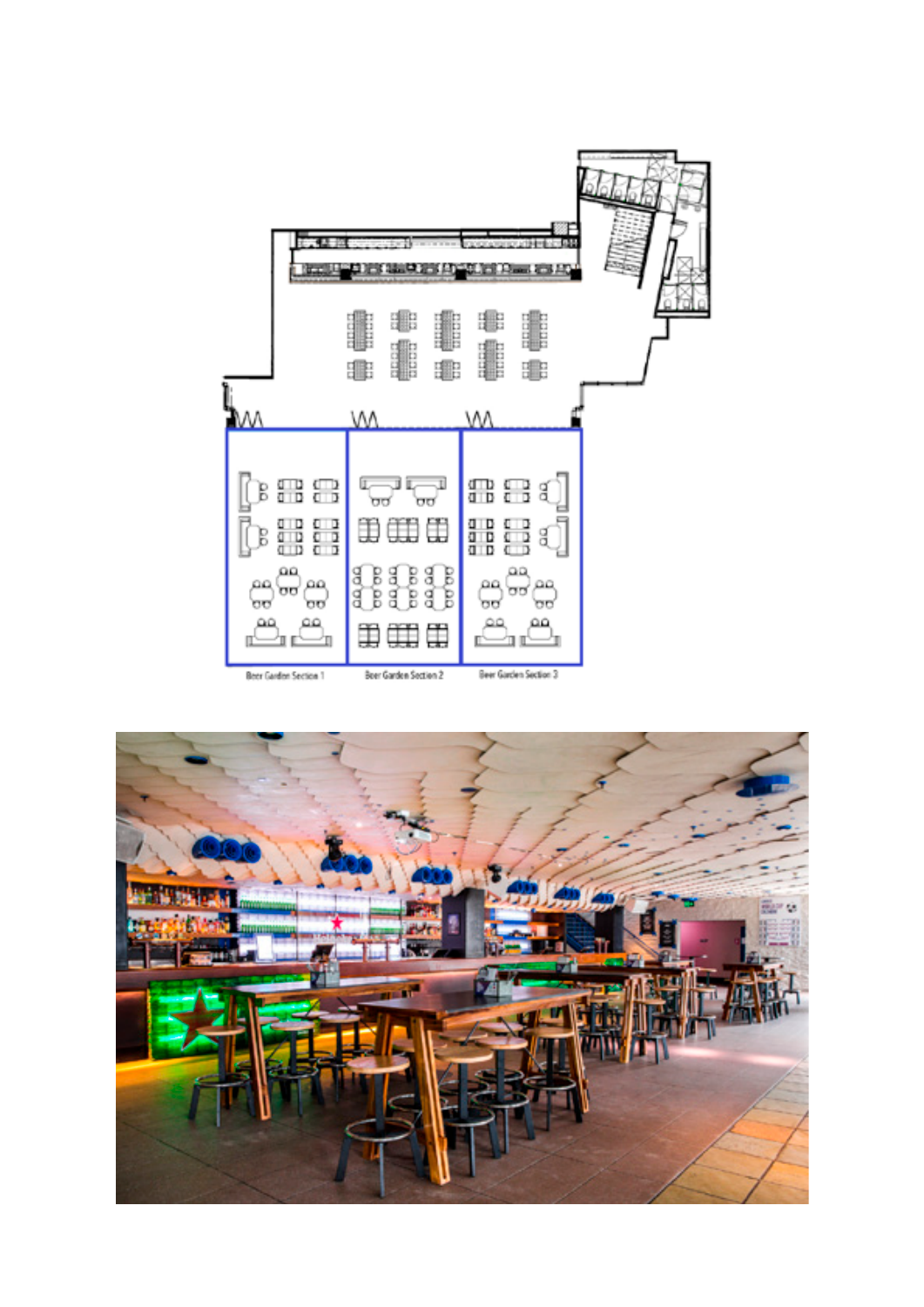# CANAPÉ PACKAGES

*A minimum order of 20 is required:*

7 Piece Package | \$35pp *Selection of 3 cold, 4 hot options*

9 Piece Package | \$45pp *Selection of 4 cold, 4 hot, 1 substantial*

11 Piece Package | \$55pp *Selection of 4 cold, 4 hot, 2 substantial, 1 dessert*

#### **COLD CANAPÉS**

Fresh shucked oyster, natural & pickled cucumber, dill and lemon (GF) Edamame dip, sesame, rice cracker (VE, GF) Bruschetta of bocconcini, cherry tomato salsa & basil (V) Baby Beetroot, orange and goat cheese tart (V) Frittata of zucchini, ricotta and mint (V) Tostada, salmon, avocado and mango salsa (GF) Smoked salmon, cream cheese, dill on sourdough Prosciutto, melon, basil and extra virgin olive oil (GF)

#### **HOT CANAPÉS**

Vegetarian spring rolls with sweet chilli sauce (V) Crispy tempura coconut prawn, tomato chilli jam Pumpkin & feta arancini ball, tomato jam (V, GF) Mac and cheese balls, spiced tomato relish (V) Sundried tomato, fetta and basil quiche (V) Beef and red wine mini pie Chicken, mushroom and leek pie Beef sausage roll, tomato sauce Chipotle and bean mini pie (VE)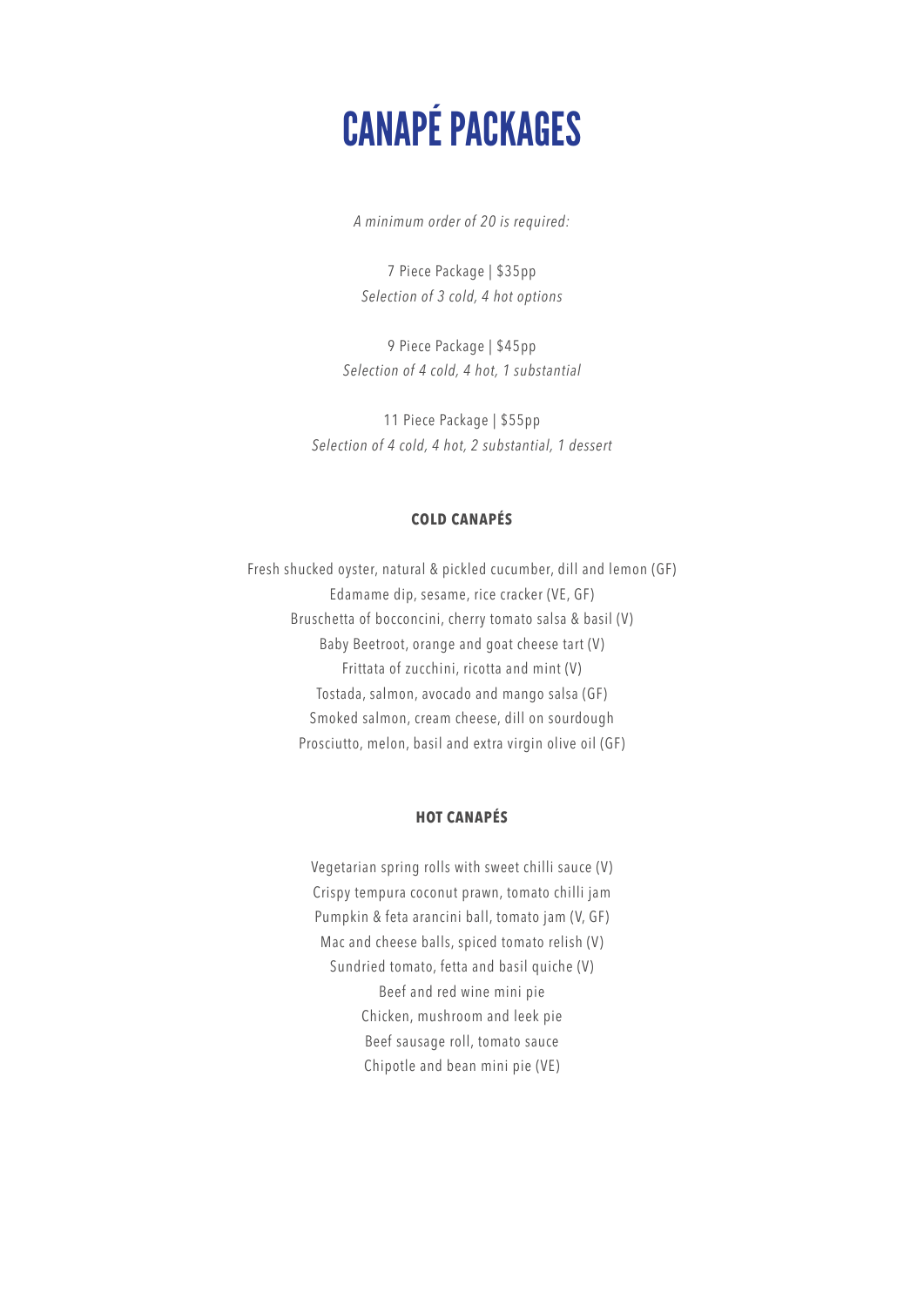#### **SUBSTANTIALS**

Beer battered fish and chips, tartare sauce Wagyu beef slider, American cheddar, tomato Jam Fried Chicken slider, slaw, chipotle mayo Spiced cauliflower taco, guacamole, coriander salsa and lime (VE) Mini Salmon Poke Bowl

#### **SOMETHING SWEET**

Donut fries with chocolate sauce Berry cheesecake Assorted bambino cones Raw caramel Slice (GF, DF, V)

*To add additional canapés to your package:*

Cold - \$ 5 per piece Hot - \$6 per piece Substantial - \$8 per piece Something Sweet - \$6 per piece

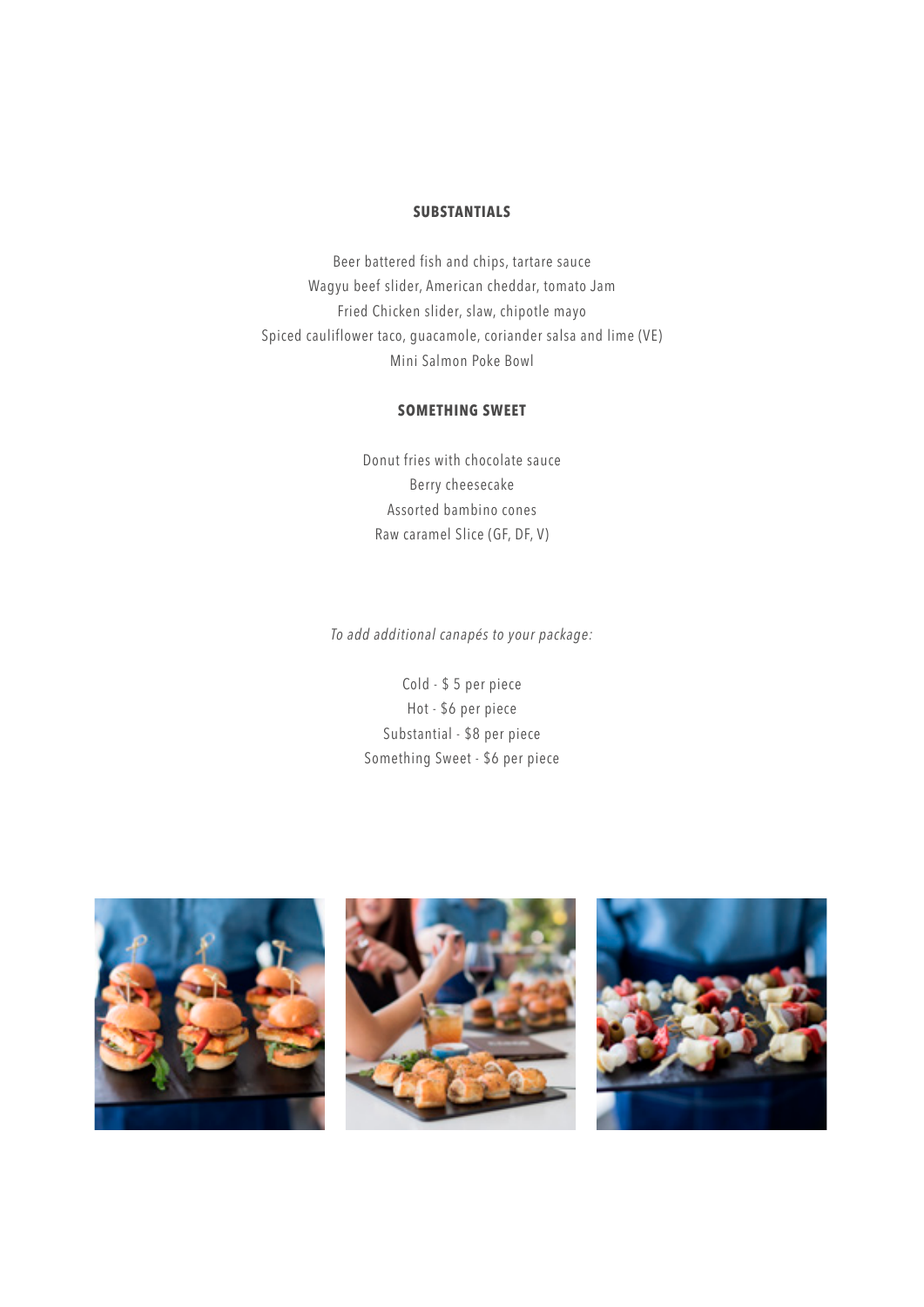

*All platters contain 30 pieces.*

Waygu beef slider, American cheddar, tomato jam | 190 Beef sausage roll with tomato sauce | 150 Fried chicken slider, slaws, chipotle mayo | 190 Pumpkin & fetta arancini balls, tomato jam (V, GF) | 150 Tandoori chicken skewers, cucumber rita | 150 Sun dried tomato, basil and fetta quiche (V) | 140

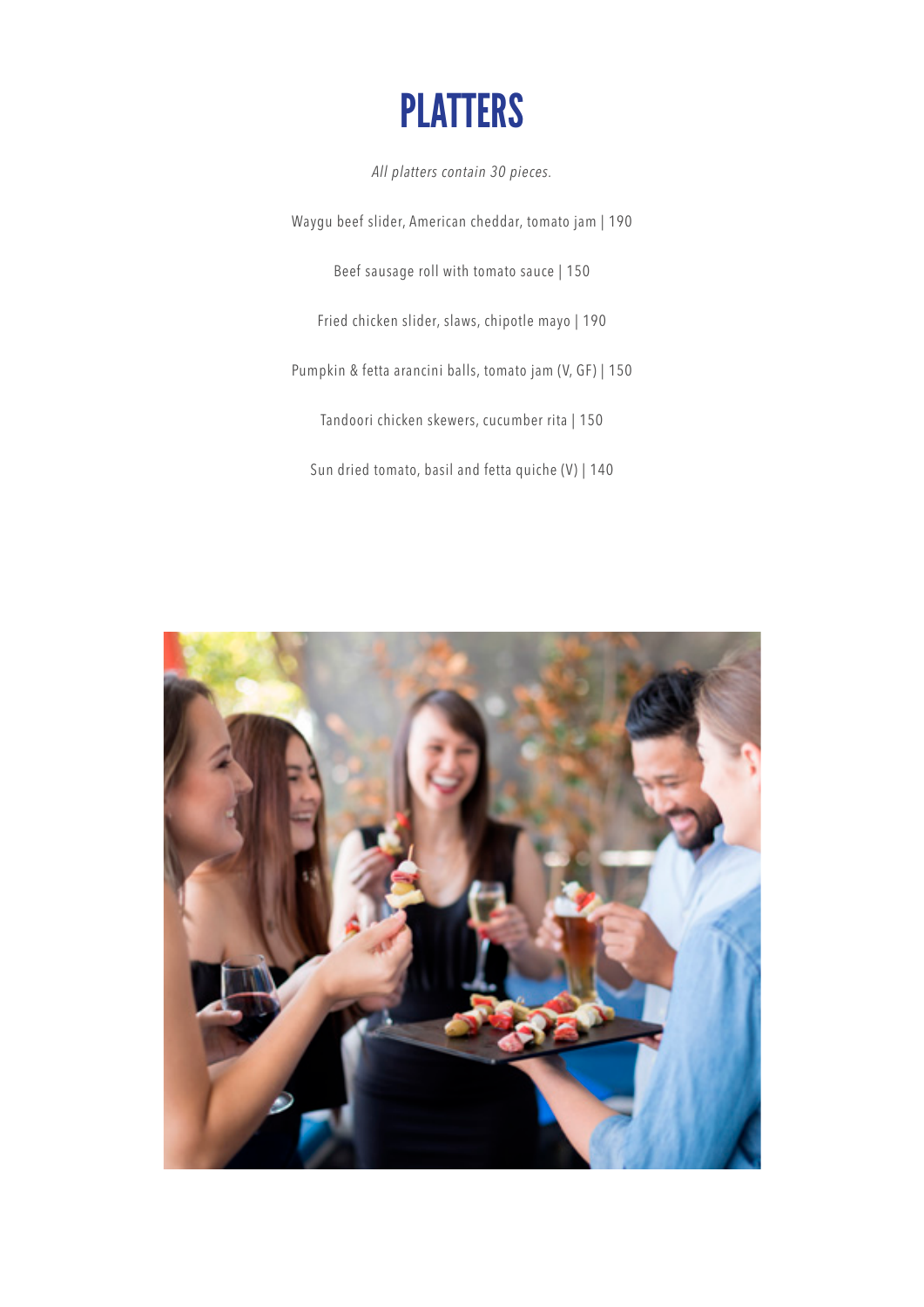# BEVERAGE PACKAGES

*For a minimum of 20pax.*

#### **STANDARD**

2 hours \$35pp | 3 hours \$45pp | 4 hours \$55pp

*Draught Beer —* Hahn Super Dry *Bottled Beer —* James Boag's Premium Light *Sparkling —* Edge of the World Sparkling *White Wine —* Edge of the World Sauvignon Blanc *Red Wine —* Edge of the World Shiraz Cabernet *Non-Alcoholic —* Soft drinks & juices

#### **PREMIUM**

2 hours \$45pp | 3 hours \$55pp | 4 hours \$65pp

*Draught Beer —* Hahn Super Dry*,* Furphy Refreshing Ale *Bottled Beer —* Peroni*,* Great Northern Mid & James Boag's Premium Light *Cider —* Orchard Crush Cider *Sparkling —* Tempus Two Prosecco *White Wine —* 821 South Sauvignon Blanc, The Primrose Path Chardonnay *Red Wine —* Drake Shiraz, Altacena Tempranillo *Rosé —* Edge of the World Rosé *Non-Alcoholic —* Soft drinks & juices

#### **DELUXE**

2 hours \$55pp | 3 hours \$65pp | 4 hours \$75pp

*Draught Beer —* All draught beer *Bottled Beer —* Peroni*,* Asahi, Corona & James Boag's Premium Light *Cider —* James Squire Orchard Crush Apple Cider *Sparkling —* Madame Coco Brut NV *White Wine —* 821 South Sauvignon Blanc*,* Tempus Two Pinot Gris & Road to Enlightenment Riesling *Red Wine —* Guilty by Association Pinot Noir*,* Drake Shiraz *Rosé —* St Huberts *'*The Stag*'* Rosé *Non-Alcoholic —* Soft drinks & juices

*.*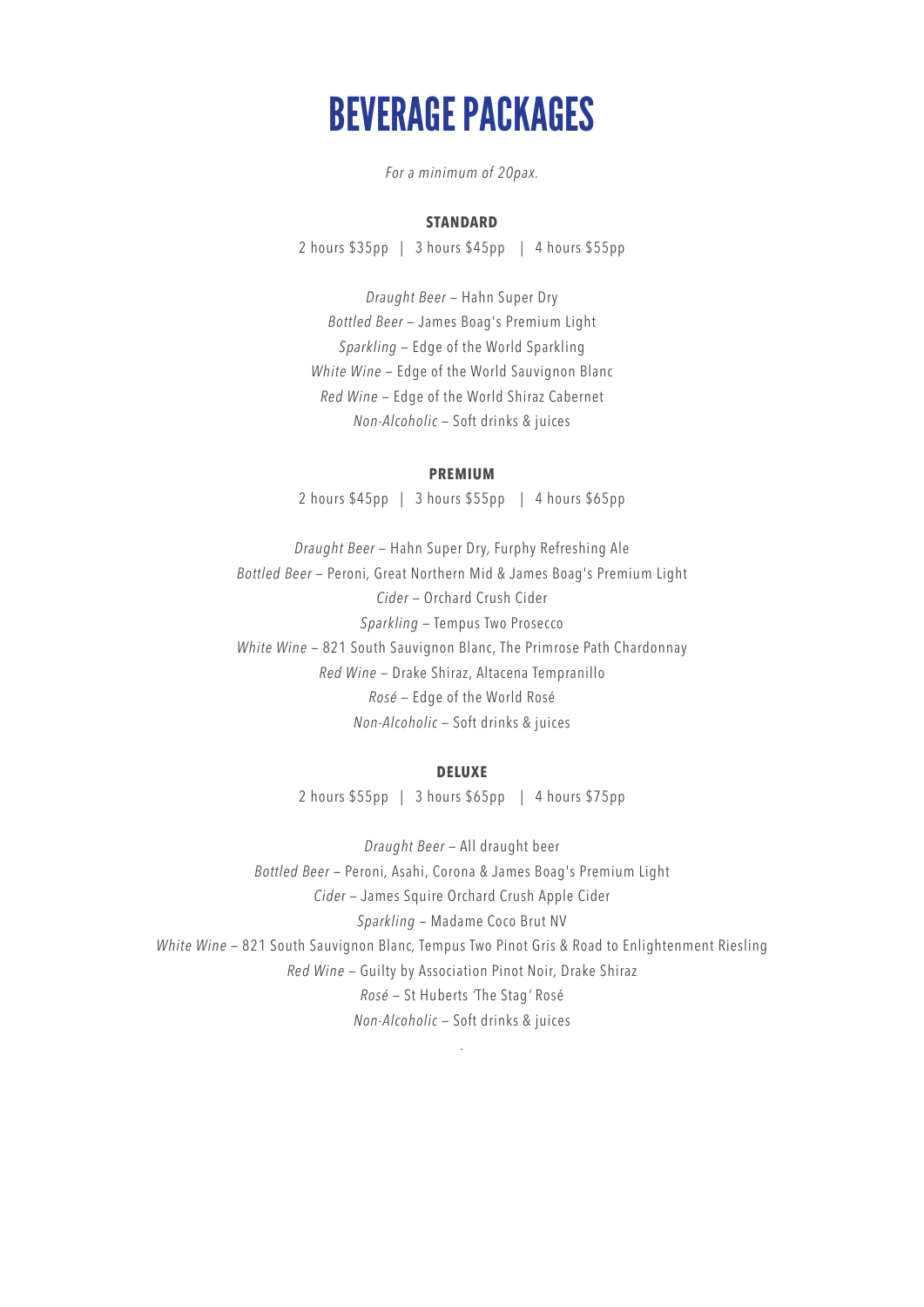

#### **ADD SPIRITS - \$10 PER PERSON**

Add a range of house spirits to any premium or deluxe beverage package. Available for a minimum number of 50pax.

### **ADD ARRIVAL COCKTAILS - \$10 PER COCKTAIL**

Treat your guests to a Seasonal Spritz, French Martini, Bellini or speak to your event coordinator for additional options.

## **ADD ONS TO ANY BEVERAGE PACKAGE**

Rose - \$5 per person Bottled Beer - \$5 per person

*All food and beverage menus are subject to seasonal change and availability. A maximum of 3 hour beverage package is available for hens and bucks groups.*